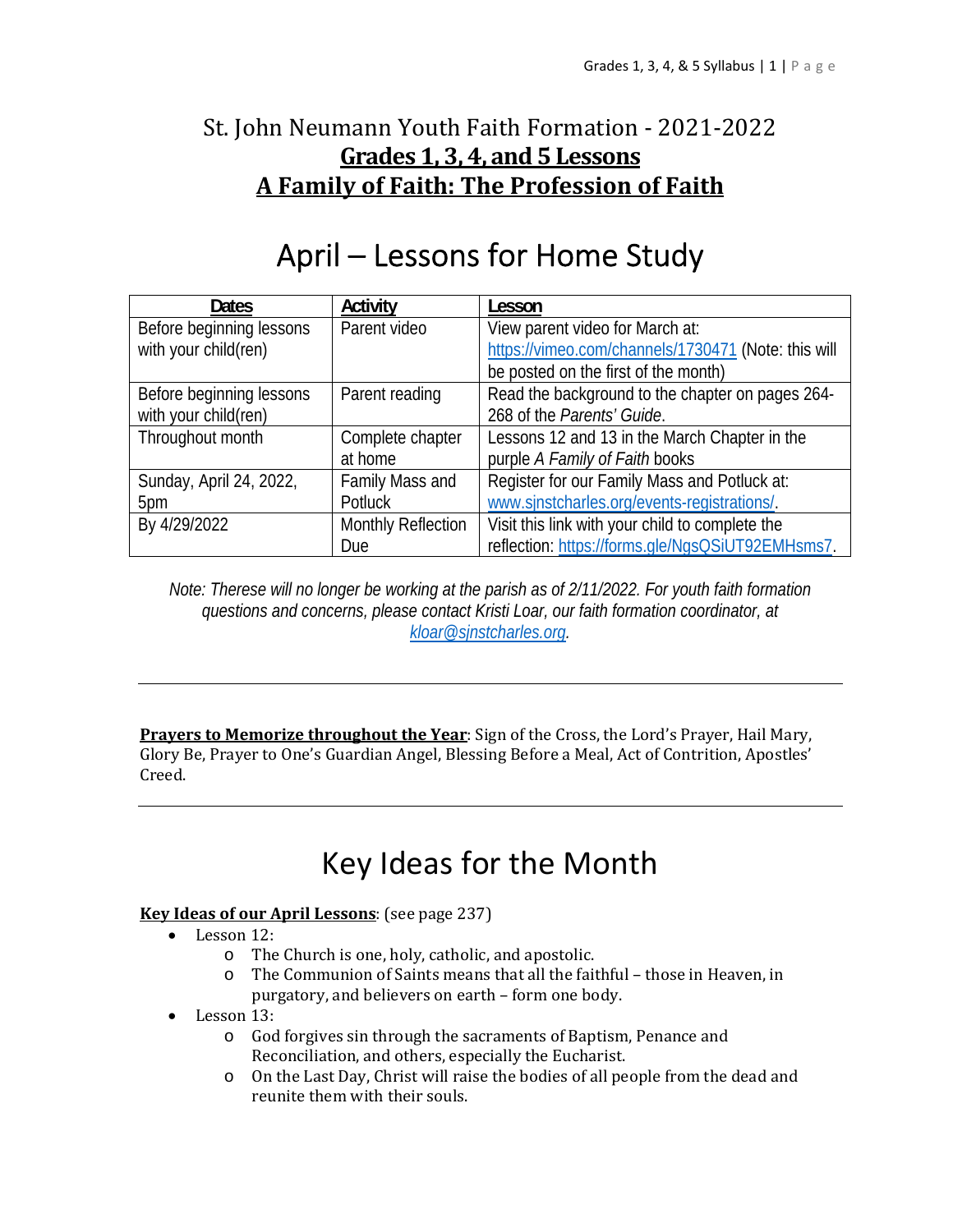- o The word *amen* comes from the same Hebrew root as *believe*.
- To work on all month:
	- o Scripture verse of the month, saint of the month, Apostles' Creed memorization, Words to Know for the month, and Car Conversations.

## Lesson 12 Activities

*Parents, choose two to three activities in this lesson to present to your children at home. Communicate the lesson's key ideas, listed above.*

## **Activity 1**: 'The Four Marks of the Church

#### **Ages**: All ages

**Focus**: The Church is one, holy, Catholic, and apostolic.

**"Parent's Guide" pages**: pages 173-174

#### **"Children's Activity Book" pages**: 143-145

**Activity**: Read an essay on the four marks of the Church with your children. Older children can complete the fill-in-the-blank exercise.

#### **Key ideas to communicate to the children**:

- The Church is one because she is unified in her origin, teaching, and governance.
- The Church is holy because her founder and her mission are holy.
- The Church is catholic in the sense of being universal: whole and complete.
- The Church is apostolic because Christ founded the Church on the Apostles and governs her through their successors, the bishops.

### **Activity 2**: One, Holy, Catholic, and Apostolic *Storybook Activity*

**Ages**: All ages

**Focus**: Review of the four marks of the Church

**"Parent's Guide" pages**: pages 216-219

#### **"Children's Activity Book" pages**: n/a

**Activity**: Develop a storybook page in which your children illustrate each of the marks of the Church.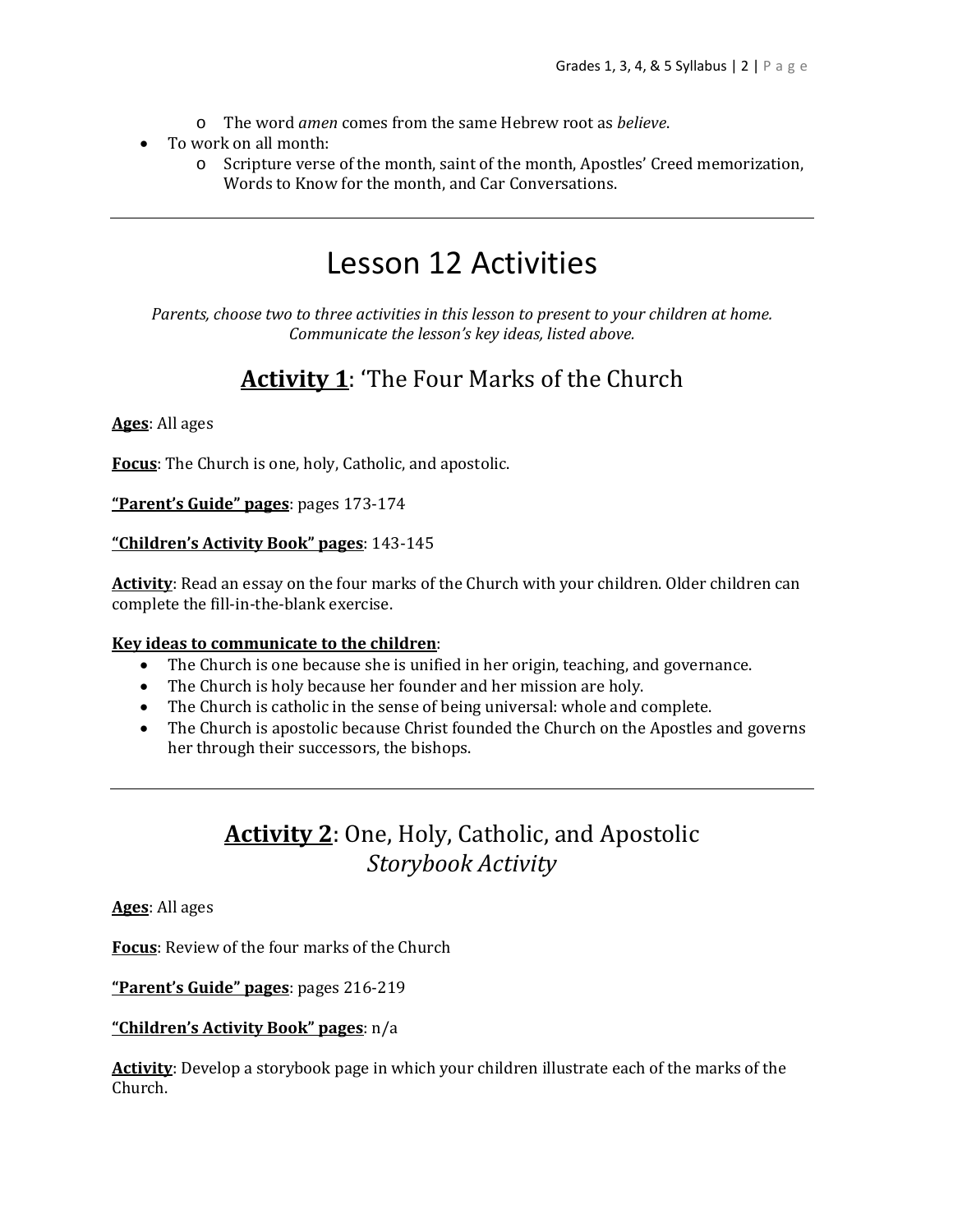#### **Key ideas to communicate to the children**:

Communicate the key ideas on page 216 of the parents' guide.

### **Activity 3**: Communion of the Saints *Storybook Activity*

**Ages**: All ages.

**Focus**: Living Christians, saints in Heaven, and souls in Purgatory are united by the Holy Spirit, and in the Eucharist.

**"Parent's Guide" pages**: pages 221-222

#### **"Children's Activity Book" pages**: page 126

**Activity**: Discuss how the family shares things in common with the Communion of Saints, and how the actions of one person impact others. Children will make a collage for the family storybook.

#### **Key ideas to communicate to the children**:

- There are three states of the Church, or the Communion of Saints: Christians living on earth, souls in purgatory, and saints in Heaven.
- The Communion of Saints also means that all members of the Church are joined by the sacraments – especially the Eucharist.

## **Activity 4**: Three States of the Church

**Ages**: Ages 8 and up.

**Focus**: We are all on a journey to Heaven, and can help each other get there.

**"Parent's Guide" pages**: page 223-225

#### **"Children's Activity Book" pages**: page 146-147

**Activity**: Discuss with your child the idea of being on a journey of faith. This journey will likely include purgatory.

#### **Key ideas to communicate to the children**:

- We are on a journey of faith, with the destination being our true home, Heaven.
- On earth, the faithful are called the church Militant because we are still fighting the battle against the devil and working to bring the world to Christ.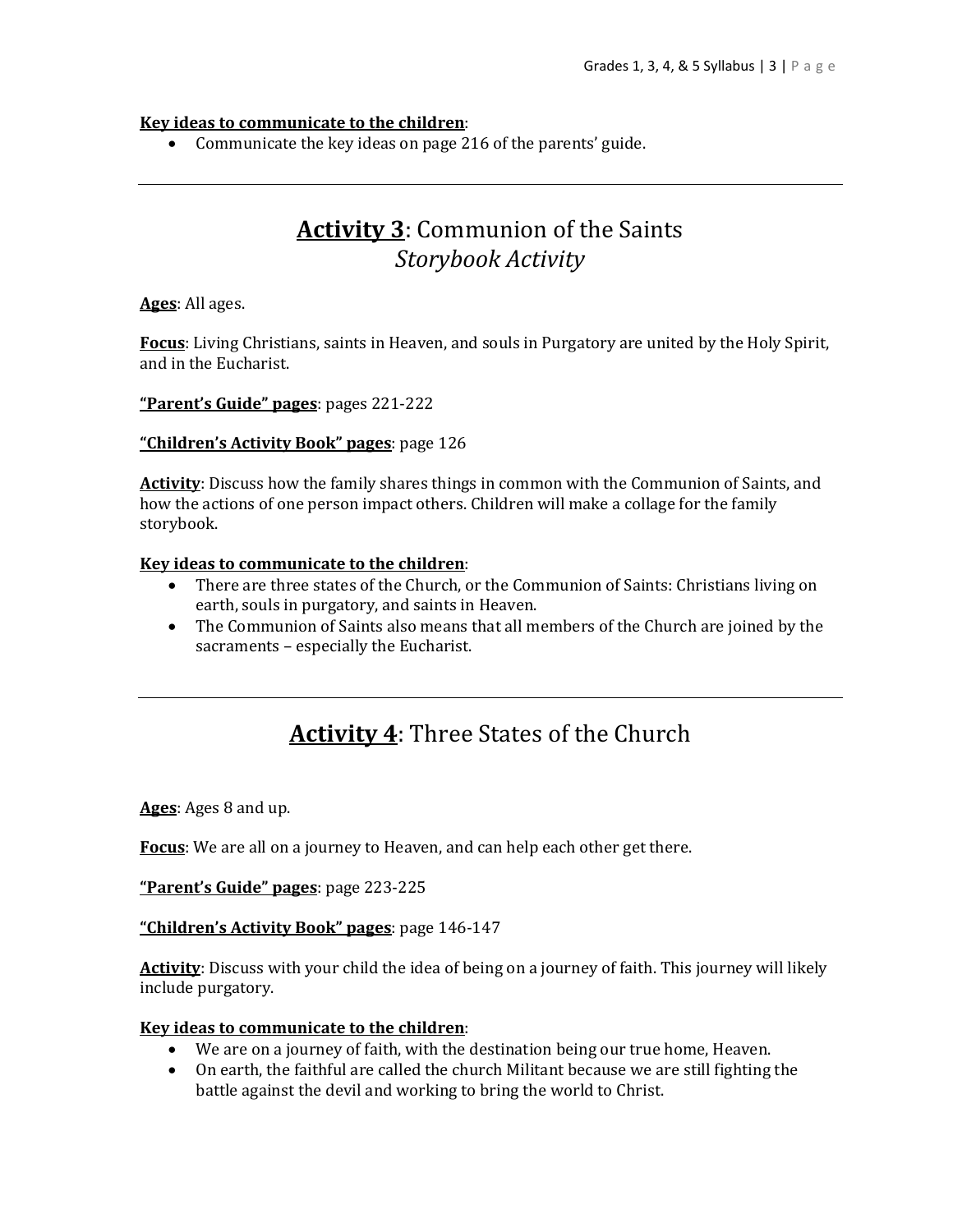- The souls in purgatory are called the church suffering because they are being purified so that they may enter Heaven.
- The saints in Heaven are called the Church Triumphant because they are fully enjoying the fruit of the victory that Christ has won for them.

## **Activity 5**: Apostles' Creed Wrap-Up

**Ages**: All ages.

**Focus**: God wants everyone to turn away from sin and to live with Him forever in Heaven.

**"Parent's Guide" pages**: page 226-228

**"Children's Activity Book" pages**: page 149-150

Activity: Discuss the ideas in the "Apostles' Creed Wrap-Up Essay"

#### **Key ideas to communicate to the children**:

- Only God can forgive sins. There is no sin so bad that God would not forgive us if we repent and ask His forgiveness.
- On the Last Day, Christ will raise the bodies of all people from the dead and reunite them with their souls.
- The secrets of every persons' heart, and the justice and mercy of God, will be make known to all at the Last Judgment.
- In the moment of our death, we will be judged and enter Heaven (through purification and directly) or hell. This is called the particular judgement.

## Lesson 13 Activities

*Parents, choose two to three activities in this lesson to present to your children at home. Communicate the lesson's key ideas, listed above.*

### **Activity 1**: Forgiveness of Sins, Resurrection of the Body, and Life Everlasting

**Ages**: Ages 8 and up.

**Focus**: Scripture tells of the forgiveness of sins, the resurrection of the body, and life everlasting.

**"Parent's Guide" pages**: page 231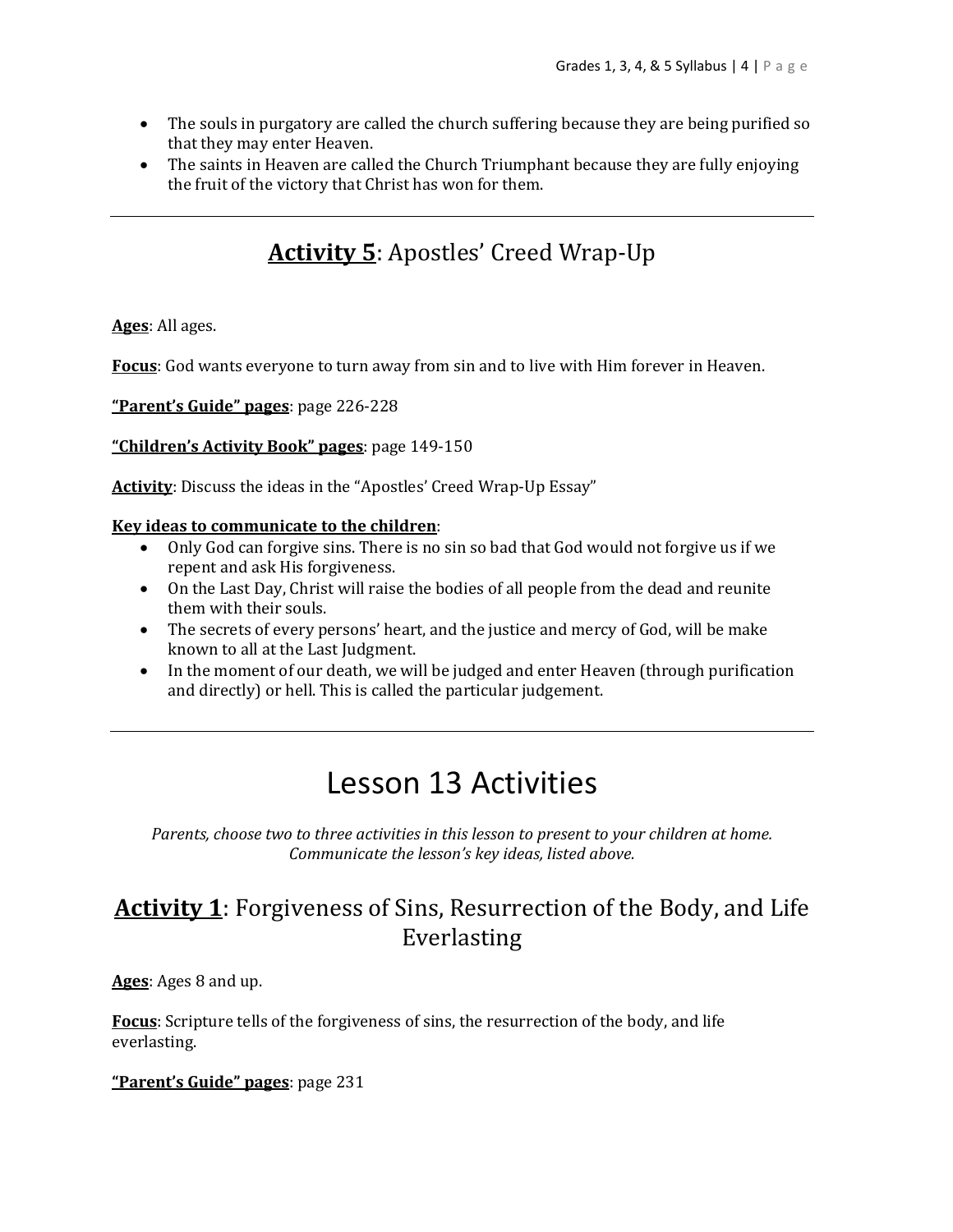#### **"Children's Activity Book" pages**: page 151-152

Activity: Help your older child match the quotes in the children's book.

### **Activity 2**: A New Heaven and a New Earth *Storybook Activity*

**Ages**: All ages.

**Focus**: At the end of time, God will dwell with His people once more.

**"Parent's Guide" pages**: pages 232-233

**"Children's Activity Book" pages**: 153

**Activity**: Create storybook pages that focus on God's promise and our faith in His promise.

#### **Key ideas to communicate to the children**:

- God promised to usher in His Kingdom completely at the end of time.
- The description of the final Kingdom of God is found in the book of Revelation, chapter 21.

#### **Bible Supplement**:

 For grade 5, read Revelation chapter 20 in the *BreakThrough Bible* and complete "Study It! … And a Beginning" on those pages.

## **Activity 3**: Amen! Creative Project

**Ages**: All ages.

**Focus**: Amen expresses God's promise and our faith in His promise.

**"Parent's Guide" pages**: pages 236

#### **"Children's Activity Book" pages**: 156

**Activity**: Reflect on the meaning of the word amen. Children will create a drawing based on this reflection.

#### **Key ideas to communicate to the children**:

- The word *amen* comes from the same Hebrew root as believe. It is loosely translated to "so be it."
- Concluding a prayer with *amen*, means we agree with what has been said.